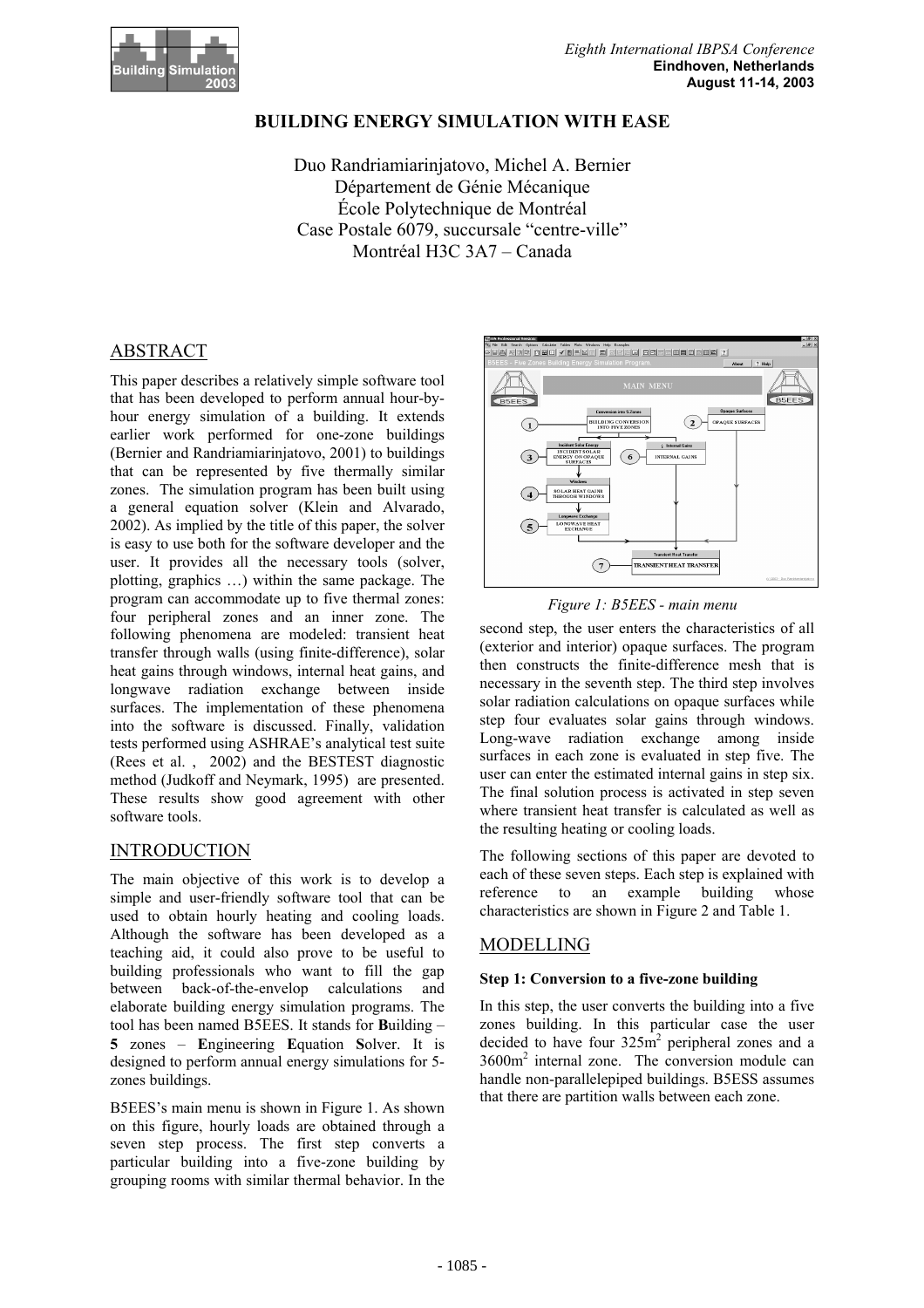

*Figure 2 Example building* 

*Table 1 Characteristics of the example building* 

| Location              | Montréal, Canada                                                                                                    |
|-----------------------|---------------------------------------------------------------------------------------------------------------------|
| Orientation           | $E-S-O-N$                                                                                                           |
| Dimension             | One story, $70 \times 70 \times 3.3$ m                                                                              |
| External walls        | A0-A7-B2-C14-E1-E0<br>(ASHRAE nomenclature)                                                                         |
| Windows               | $70 \text{ m}^2$ in each ext. wall<br>Double-glazed -12.7 mm- Argon-clear/clear-<br>no curtains                     |
| Partition             | C8 (ASHRAE nomenclature)                                                                                            |
| Roof and<br>floor     | $A0 - A4 - E3 - B20 - E5 - E0$                                                                                      |
| Internal gains        | Occupant: $0.07$ occ./m <sup>2</sup> ; 130 W/occ.<br>Lighting: $20 \text{ W/m}^2$<br>Equipment: $8.9 \text{ W/m}^2$ |
| Occupancy<br>schedule | 100% 7a.m. to 9 p.m. weekdays<br>$0\%$ at night<br>20% during weekends                                              |

Consequently, each peripheral zone has one external wall and three partition walls and the internal zone has four partition walls. Finally, each peripheral zone can have windows. Once the user has entered all the relevant dimensions B5ESS generates, as shown on Figure 3, a schematic representation of the building.

## **Step 2: Opaque surfaces**

In this step the user enters the composition of each of the building's opaque surfaces. There are four categories of opaque walls: external walls, roof, floor and partition walls. An opaque wall may contain up to five layers. Each wall is built either with proposed standard layers (ASHRAE, 1997) or by user-defined layers.



*Figure 3 Schematic representation of the conversion of example building to a five zone-building* 

Once the different layers have been entered, the user activates the grid generation calculations. The resulting grid spacing can be visualized as illustrated on Figure 4 which shows the grid spacing for the external wall of the example building.



*Figure 4 Grid spacing generated by B5EES for the wall of the example building.* 

Grids are generated according to the Type-A practice suggested by Patankar (Patankar, 1980). Each wall has a total of 15 grid points, three in each layer. This selection is the result of a compromise between accuracy and calculation speed. Finally, B5EES assigns thermophysical properties  $(\lambda, \rho, C_p)$  to each control volume. If needed, the interface thermal conductivity is also evaluated (Randriamiarinjatovo, 2003).

# **Step 3: Incident solar radiation**

Total solar radiation incident on each external surface is evaluated in this step. The user specifies where the building is located and the corresponding meteorological weather file is retrieved. This file contains data on total and diffuse solar radiation on a horizontal surface and direct normal solar radiation. Given these three components, B5EES proceeds with the evaluation of total solar radiation on the four vertical walls and on the horizontal roof surface. These calculations are performed using classic relationships presented by Duffie and Beckman (1980). The results are stored for use in following steps.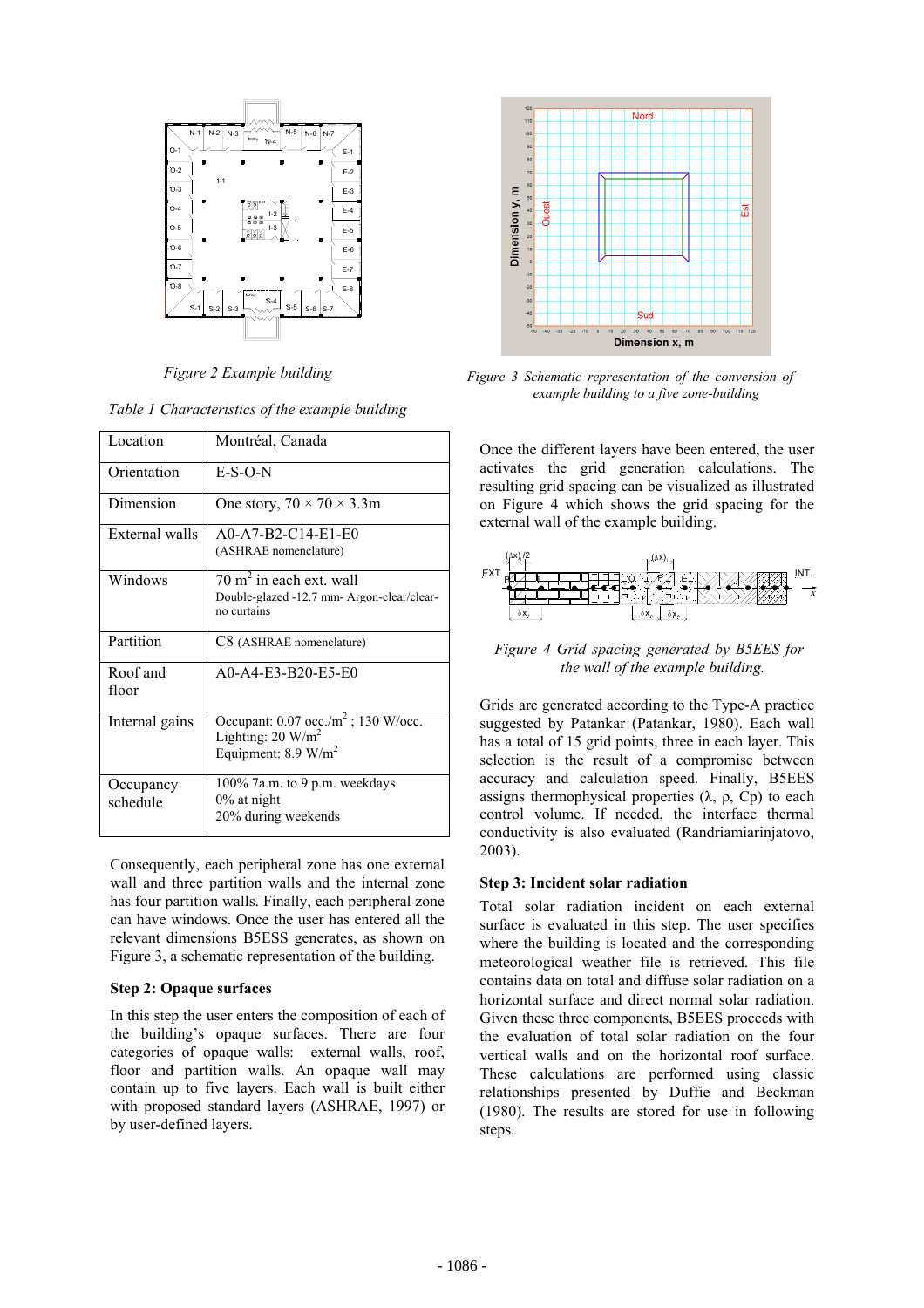The heat flux at each external surface,  $q_{ext,w}$ , is evaluated using the sol-air temperature, *Tsol-air,w* , (Randriamiarinjatovo, 2003):

$$
q_{ext,w} = h_o \left( T_{sol-air,w} - T_{s,ext,w} \right) \tag{1}
$$

where  $h<sub>o</sub>$  is the equivalent outside film coefficient (assumed constant and equal to  $16.94 \text{ W/m}^2\text{-K}$ ) and  $T_{s,ext,w}$  is the surface temperature of the exterior surface of the wall.

### **Step 4: Windows**

## Solar heat gains

The user can select different window types in each external wall. The transparent and the opaque portions (frame) of the windows are selected independently. A total of thirteen transparent surfaces, ranging from single-glazed to triple-glazed windows, can be selected while frames are selected from a list of ten frames. The properties of these windows/frame were obtained from the fenestration chapter of the ASHRAE Handbook (ASHRAE, 2001). They are stored internally using "lookup" tables which can be modified easily by the user. Once the user has chosen all the fenestration components, B5EES calculates the total solar gains,  $Q_W$ , for each window type according to the following relationship:

$$
Q_{w} = [Q_{\scriptscriptstyle TR}(1-c) + Q_{\scriptscriptstyle OP} c] A_{w} \times IAC \qquad (2)
$$

where,

 $Q_{TR}$ =solar gains from the transparent portion (W/m<sup>2</sup>);  $Q_{OP}$ =solar gains from the opaque portion (W/m<sup>2</sup>);  $c =$  frame area/ $A<sub>W</sub>$  $A_W$  = total window area (m<sup>2</sup>) IAC = internal attenuation coefficient

 $Q_{TR}$  and  $Q_{OP}$  are given by:

$$
Q = G \text{ SUCC}(\theta) \text{ (}G \text{ (}G \text{ ) } \text{ SUCC} \tag{3}
$$

$$
Q_{TR} = G_D S H O C(\theta) + (G_d + G_R) S H O C_d
$$
  
\n
$$
Q_{OP} = (G_p + G_d + G_R) S H G C_{OP}
$$
\n(4)

where  $G_D$  ,  $G_d$  ,  $G_R$  are the direct, diffuse, and reflected incident solar radiation components, respectively. As shown in Equations 3 and 4, Solar Heat Gain Coefficients (*SHGC*) are used. They represent the fraction of incident solar radiation that becomes a heat gain inside the building (ASHRAE, 2001). As shown in Equation 3, two *SHGC* are used to determine the solar gains from the transparent portion of the window. *SHGC(* $\theta$ *)* is the fraction of direct solar radiation that becomes a heat gain. This fraction is a strong function of the incident angle *θ*.  $SHGC<sub>d</sub>$  is the fraction of diffuse and reflected solar radiation that becomes a heat gain. Finally, *SHGC<sub>op</sub>* is the fraction of total solar radiation striking the opaque surface of the window (frame) that becomes

a heat gain. This value is assumed to be independent of *θ*. B5EES uses values of *SHGC(θ)*, *SHGC<sub>d</sub>*, and *SHGCop* recommended by ASHRAE (ASHRAE, 2001). The effects of curtains and blinds are accounted for by using a constant interior solar attenuation coefficient (IAC). B5EES offers three choices to the user for the value of IAC: 1, 0.75, and 0.5. Finally, it is assumed that  $Q_w$  is totally absorbed by the floor. This last value becomes a boundary condition for floor transient heat transfer (see Figure 5) and, therefore, the solar heat flux incident on the floor, *qwin,tot ,* is given by:

$$
q_{win,tot} = Q_w / A_{floor} \tag{5}
$$

where  $A_{floor}$  is the floor area.

### Conduction heat gains/losses

In order to perform long wave radiation calculations among the various zone surfaces, the U-factor of the window is first modified to obtain  $h_1$ , the heat loss factor from the external temperature to the interior glazing surface temperature:

$$
1/U = 1/h_{1} + 1/h_{0, int}
$$
 (6)

where  $h_{0,int}$  is the combined (convection-radiation) film coefficient on the internal side of the window. The U-factors used here are those of ASHRAE (ASHRAE, 2001). They are based on a value of  $h_{0,int}$ of 8.29 W/m<sup>2</sup>K. The radiative portion of  $h_{0,int}$  is 5.13  $W/m<sup>2</sup>$ .K, thus leaving a value of 3.16 W/m<sup>2</sup>.K for the convective portion. Conduction heat gains/losses from windows,  $Q_{c,win}$ , are then evaluated using:

$$
Q_{c,win} = h_1 \left( T_{ext} - T_{s,int,win} \right) \tag{7}
$$

where *Text* is the external ambient temperature and *Ts,int,win* is the interior glazing surface temperature. This last temperature is unknown *a priori*. It is evaluated as a result of window conduction heat gains/losses and long wave radiation exchange among the various zone surfaces.

## **Step 5: Long wave radiation exchange**

Each peripheral zone contains a maximum of seven surfaces (four walls, a ceiling, a floor, and windows on the external wall). The internal zone has a total of six surfaces since it does not contain any windows. Long wave radiation exchanges among these various surfaces are calculated using the radiosity method. With this method, the incident long wave radiation on a surface "i",  $q_{lw,i}$ , is given by: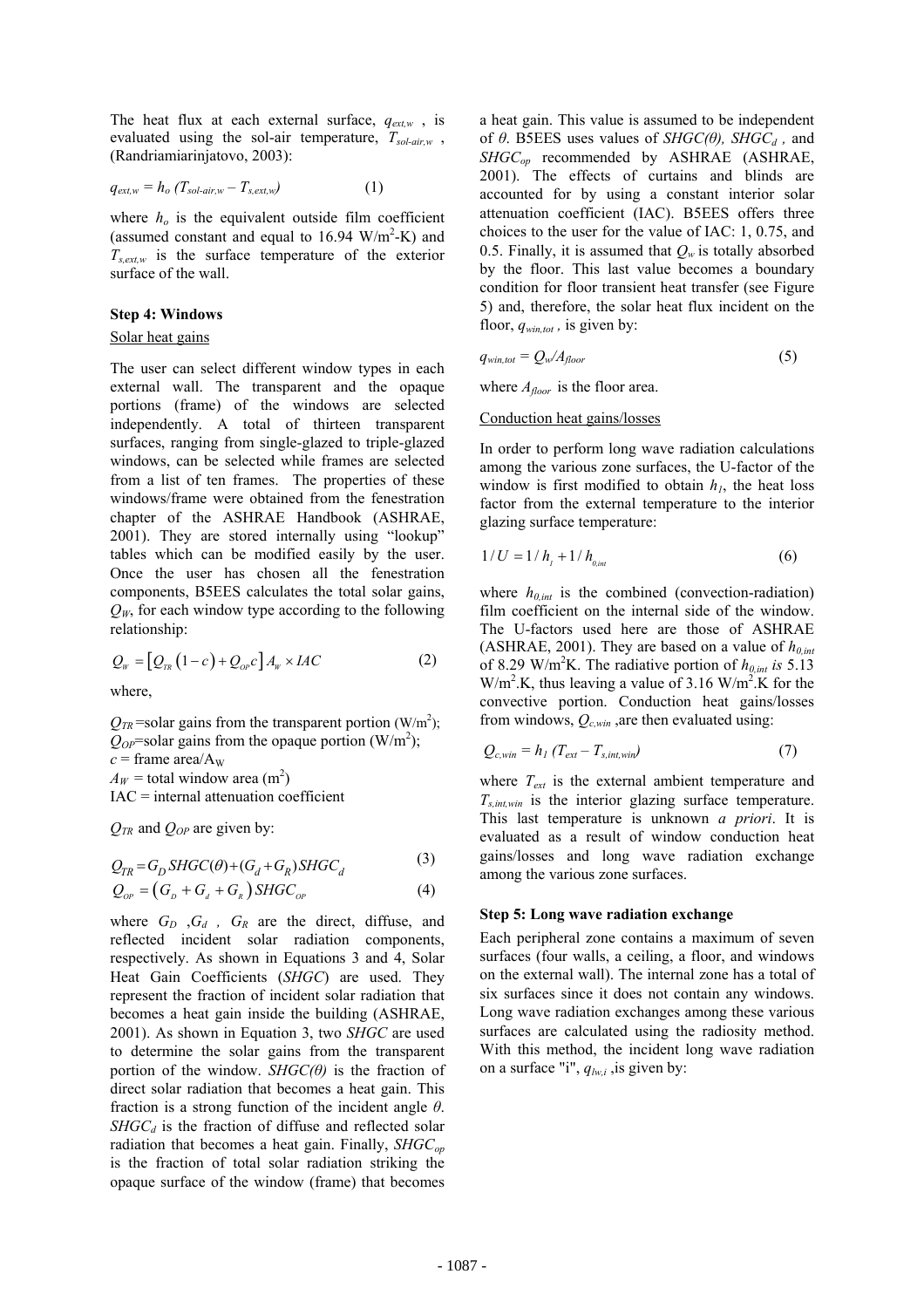$$
q_{lw,i} = \frac{Eb_i - J_i}{1 - \varepsilon_i}
$$
  
\n
$$
q_{lw,i} = \sum_{k=1}^{n} \frac{J_i - J_k}{\frac{1}{A_i F_{i,k}}}
$$
 for  $i = 1$  to n\n
$$
(8)
$$

where n equals 7 for the peripheral zones and 6 for the internal zone,  $Eb_i$  is the emissive power  $(=\sigma T_{sint,i}^4$ , with  $T_{sint,i}$  representing the surface temperature),  $J$  represents radiosity,  $A_i$  is the surface area,  $F_{i,k}$  is the view factor between surfaces i and k, and  $\varepsilon_i$  is the surface emissivity. The solution to equation 8 is quite straigtforward once the view factors are known.

View factors can be evaluated using the well-known double integral (Incropera and DeWitt, 1990). However, when walls are not necessarily parallel or perpendicular to each other or when windows are present, the necessary bookkeeping (angles and distances between surfaces) is incompatible with the simple nature of B5EES. Instead, B5EES uses area weighting to approximate view factors. With this technique, view factors are obtained using:

$$
F_{ij} = S_j/S_T; \qquad F_{ii} = 0 \tag{9}
$$

where  $S_i$  and  $S_T$  represent the area of surface j and the sum of all the area contained in a zone  $(\sum S_i)$ , respectively. Thus, only surface areas are needed to obtain the  $F_{ij}$ . However, under this approach, the sum of all  $F_{ij}$  is different from unity thus violating the complementary law by a quantity equal to (1-  $\Sigma F_{ij}$ ). It has been suggested (Allard et al., 1987) to correct the calculated  $F_{ij}$  by using the ratio  $(S_j/S_T)^2$ . This operation reduces the error but does not remove it completely. In the present study, the correction procedure has been improved one step further by implementing an iterative process to correct the  $F_{ij}$ :

$$
F_{ij}^* = F_{ij} + \left(\frac{S_j}{S_T}\right)^2 \left(1 - \sum_{j=1}^n F_{ij}\right)
$$
 (10)

As shown in Equation 10, the final value of  $F_{ij}$  ( $F^*_{ij}$ ) is obtained by updating previous values of  $F_{ij}$  by an amount equal to the error  $(1-\sum F_{ij})$  multiplied by the factor proposed by Allard (Allard et al., 1987). Iterations are performed until successive values of  $F_{ii}$ agree within  $10^{-5}$ . At convergence, the resulting view factors respect the reciprocity and complementary laws (Randriamiarinjatovo, 2003).

### **Step 6: Internal heat gains**

In this step, the user enters in B5EES the values of internal heat gains associated with occupancy, lighting, and equipment. In each case, nominal values of power per floor area are entered as well as the radiative/convective split. Hourly values are obtained using user-defined occupancy scenarios. Then the total hourly instantaneous convective and radiative heat gains  $(Q_{c,ig}$  and  $Q_{lw,ig}$ ) are calculated. The radiative portion incident on a particular wall of a zone wall,  $q_{lw,ig,w}$ , is area-weighted according to:

$$
q_{lw,ig,w} = Q_{lw,ig} \times (A_{wall}/A_{total})
$$
 (11)

where *Awall* and *Atotal* are the wall and total zone areas, respectively.

### **Step 7: Transient heat transfer**

This is the main calculation module of B5EES. The user can select between two scenarios: i) zone air temperatures are constant and B5EES calculates the hourly heating/cooling loads; ii) zone air temperatures are free floating. The calculation procedure is best illustrated with reference to Figure 5 where only two zones of the five possible zones are illustrated.



*Figure 5 Illustration of the various heat transfer processes in Step 7.*

Given the fact that only convective gains contribute to the load, the heating/cooling load in zone 1, *qload,1* , is then given by:

$$
q_{load,1} = q_{c,ig} + q_{c,w} + q_{c,r} + \sum_{r=1}^{3} q_{c,p} + q_{c,f} + q_{c,win}
$$
\n(12)

where the indices *ig, w, r, p, f,* and *win* refer to internal gains, wall, roof, partitions, floor, and window, respectively. The summation term reflects the fact that there are three partition walls in zone 1.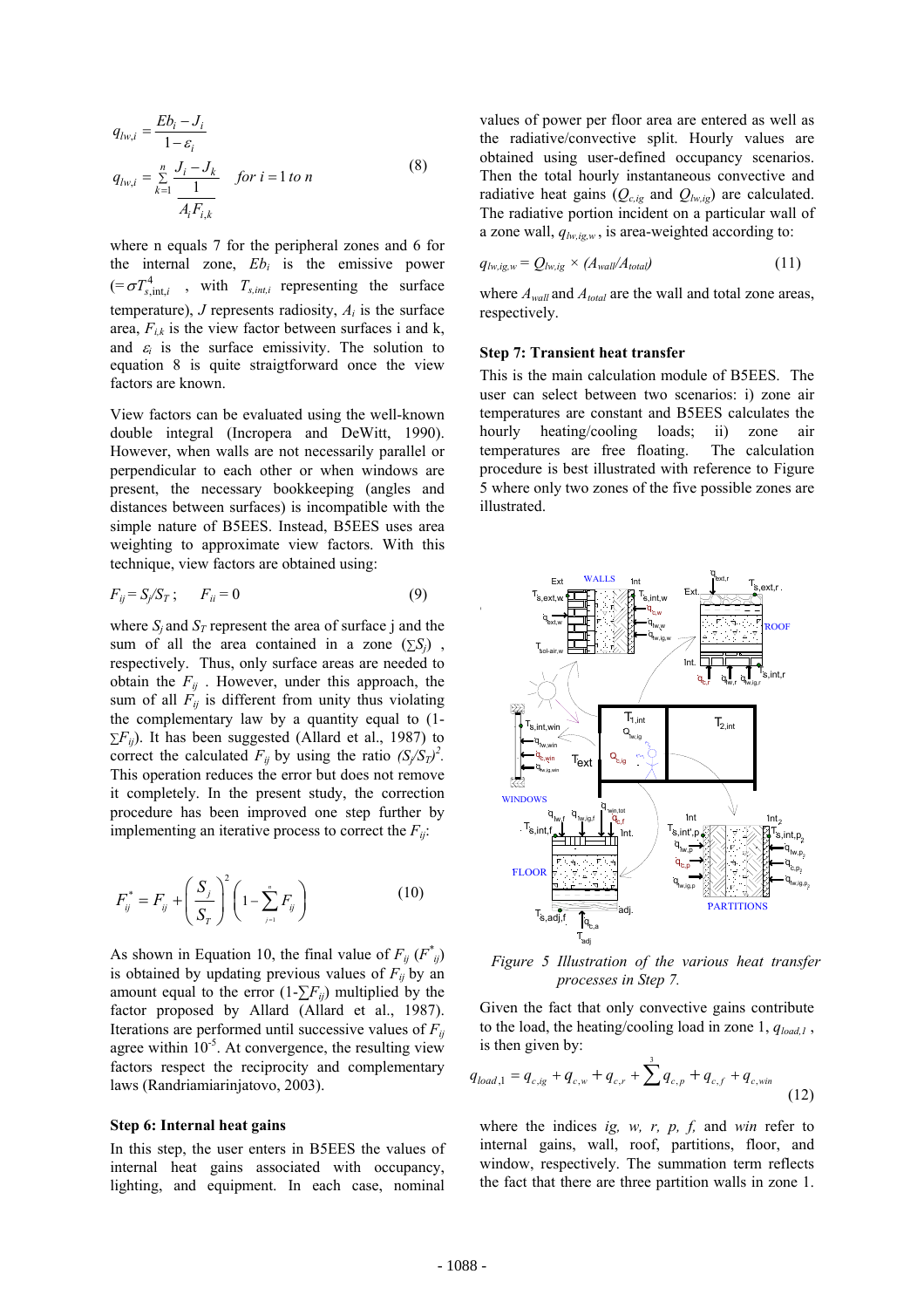If the user selects the free floating temperature scenario, then the air temperature in zone 1 at the current time step,  $T_{1, \text{int}}^t$ , is calculated using:

$$
\rho_a V C p_a \frac{(T'_{1,\text{int}} - T'^{-1}_{1,\text{int}})}{\Delta t} =
$$
\n
$$
q_{c,ig} + q_{c,w} + q_{c,r} + \sum_{r=0}^{3} q_{c,p} + q_{c,f} + q_{c,\text{win}} \tag{13}
$$

where  $\rho_a$  is the air density, *V* is the zone volume,  $C p_a$ is the specific heat of the air,  $T_{1, \text{int}}^{t-1}$  is the zone temperature at the previous time step, and *∆t* is the time step.

Except for the convective gains associated with internal heat gains, each convective heat transfer rate  $(q_{c,i})$  contained in equations 12 and 13 has the form:

$$
q_{c,i} = h_{c,i} A_i (T_{s,i} - T_{int})
$$
 (14)

where the "i" index refers to convective gains on surface "i" (Figure 5). The user can select a constant value of  $h_{ci}$  or it can be evaluated internally by B5EES using relationships developed by Alamdari and Hammond (1983). This second alternative slows down the calculations as convective coefficients are calculated iteratively based on surface temperatures.

Except for windows, where steady-state heat transfer is assumed, heat transfer in all opaque surfaces is calculated assuming one-dimensional transient heat flow which is governed by:

$$
\rho C_p \frac{\partial T}{\partial t} = \frac{\partial}{\partial x} \left( k \frac{\partial T}{\partial x} \right) \tag{15}
$$

where  $\rho$  is the density,  $C_p$  is the specific heat, *k* is the thermal conductivity,  $t$  is the time,  $x$  is the position, and *T* is the temperature. Equation 15 is solved numerically using the control-volume approach proposed by Patankar (1980). With reference to Figure 4, the fully implicit form of the discetization equation for an internal node is given by :

$$
a_P T_P = a_E T_E + a_O T_O + b \tag{16}
$$

where

$$
a_P = a_E + a_O + a_P^0, \ a_E = \frac{k_e}{\delta x_e}, \ a_O = \frac{k_o}{\delta x_o},
$$
  
and 
$$
a_P^0 = \frac{\rho C_p \Delta x}{\Delta t}, \ b = a_P^0 T_P^0
$$

 $\Delta x$  is the width of the control volume,  $T_p^0$  is the temperature at point P prevailing at the preceding time interval, *ke* and *ko* are so-called interface conductivities which account for different thermal

conductivities between adjacent nodes (Patankar,1980). Boundary nodes require a special treatment. Taking the exterior and interior surface temperatures of the external wall as an example  $(T_{s,ext,w}$  and  $T_{s,int,w}$  in Figure 5), the values of  $a_B^0$  and *b* are given by:

$$
a_B^0 = \frac{\rho C_p \left(\Delta x/2\right)}{\Delta t} \text{ for } T_{s,ext,w} \text{ and } T_{s,int,w} \tag{17}
$$

$$
b = a_B^0 T_{s,ext,w}^0 + q_{ext,w}
$$
 (18)

for *Ts,ext,w* and

$$
b = a_B^0 T_{s, \text{int}, w}^0 + q_{c, w} + q_{lw, w} + q_{lw, ig, w} \tag{19}
$$

for  $T_{s,int}$ 

values of  $q_{ext,w}$ ,  $q_{c,w}$ ,  $q_{lw,w}$ , and  $q_{lw,ig,w}$  are given by equations 1, 14, 8, and 11 , respectively.

In summary, B5EES etablishes 15 discretized equations of the form represented by equations 16-19 (one for each node) for each opaque wall in each zone. Zones are coupled via partition heat transfer. Then B5EES uses the internal solver of the equation solver to obtain converged solutions to each discretized equation. Then, either equation 12 or 13 are evaluated to obtain the desired results.

## VALIDATION OF B5EES

B5EES is validated using two approaches. First, the analytical verification test suite developed by ASHRAE (Rees et al. 2001, ASHRAE, 2002) is used to validate elementary thermal processes. Then, the BESTEST procedure (Judkoff and Neymark, 1995) is used to validate the heating/cooling load calculations as well as zone temperature predictions.

### **ASHRAE's analytical test suite**

Randriamiarinjatovo (2003) has conducted five tests (TC1, TC2, TC3, IntRad, IntHeatGain) using ASHRAE's analytical test suite. On average, the agreement between B5EES and the analytical solutions is very good. Three of these validation tests will now be presented.

### Transient conduction in walls

Two tests on transient conduction in walls are reported here. The first one, called TC2, is a test involving a  $3 \times 3 \times 3$ m room with 5 adiabatic walls and an external wall composed of a single homogeneous low thermal mass layer subjected to a step change in external temperature. The interior temperature is kept constant as well as internal and external convection coefficients. The second test, called TC3, is identical to TC2 except that the external wall is composed of multiple layers (1.5 m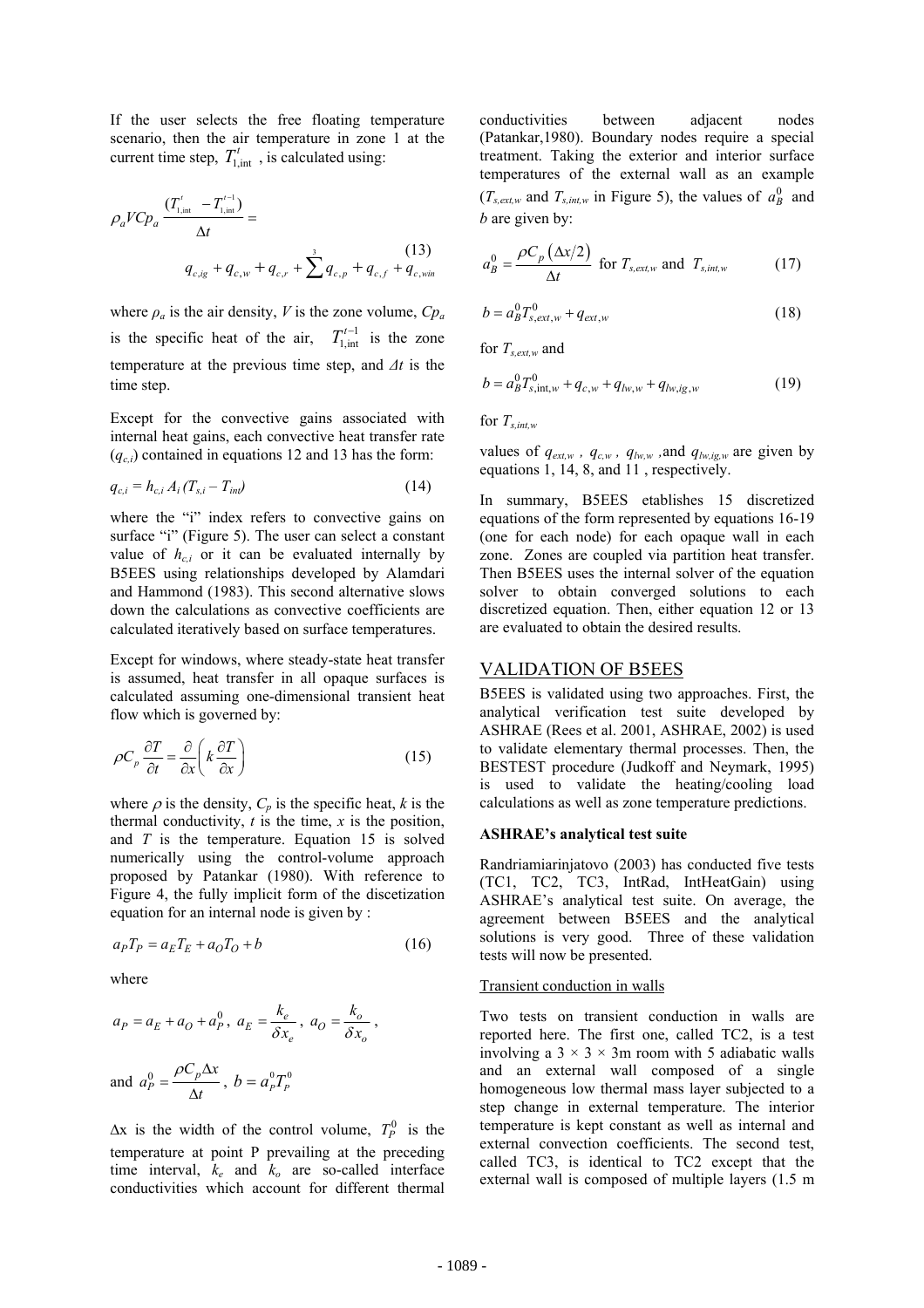thick) and is subjected to steady-periodic sinusoidal change in external temperature. The interior temperature is fixed at the mean external temperature. A one hour time step was used in B5EES for these tests.

Figure 6 shows result for the TC2 test. As shown on this figure the load predicted by B5EES is in excellent agreement with ASHRAE's analytical results.



*Figure 6 Comparison between ASHRAE's analytical results and B5EES for a low thermal mass wall*

The results for test TC3 are shown on Figure 7. As shown on this figure, B5EES over predicts the load by approximately 32 % when compared to ASHRAE's analytical results. Furthermore, there is a 2 hour time lag in the prediction of the peak load. As shown by Randriamiarinjatovo (2003), these differences are essentially due to three factors: the relatively small number of grids (3 grids per layer), the fully implicit numerical scheme, and the relatively long time step (1 hour). In one particular test performed with a 6 minutes time step, Randriamiarinjatovo (2003) has shown that the time lag is virtually eliminated while the peak load difference is reduced from 32 % to 9%.

### Interior long wave radiation

The objective of this test, called IntRad, is to test the treatment of interior long wave radiation. A windowless cubic room  $(3 \times 3 \times 3 \text{ m})$  with one external lightweight wall (surface 1) has been selected for this test. The exterior and interior temperatures are fixed at  $30^{\circ}$ C and  $10^{\circ}$ C, respectively. The external and internal convection coefficients are set at 10 and 5 W/m<sup>2</sup>-K, respectively. All six internal surfaces have emissivities equal to 0.9. As shown in Table 2, the agreement between B5EES and ASHRAE's analytical test suite is excellent indicating that interior long wave radiation exchange is implemented correctly in B5EES.



*Figure 7 Comparison between ASHRAE's analytical results and B5EES for a multilayer high thermal mass wall*

*Table 2 Comparison between B5EES and ASHRAE's analytical test suite results for interior long wave radiation exchange* 

| Surface      | <b>Inside surface</b><br>temperature $(^{\circ}C)$ |              | <b>Radiative flux</b><br>(W/m <sup>2</sup> ) |              | <b>Convective flux</b><br>(W/m <sup>2</sup> ) |              |
|--------------|----------------------------------------------------|--------------|----------------------------------------------|--------------|-----------------------------------------------|--------------|
|              | <b>ASHRAE</b>                                      | <b>B5EES</b> | <b>ASHRAE</b>                                | <b>B5EES</b> | <b>ASHRAE</b>                                 | <b>B5EES</b> |
| 1            | 20,494                                             | 20,495       | 42,582                                       | 42,580       | 52,473                                        | 52,470       |
| $\mathbf{2}$ | 11,703                                             | 11,703       | $-8,513$                                     | $-8,516$     | 8,513                                         | 8,517        |
| 3            | 11,703                                             | 11,703       | $-8,517$                                     | $-8,516$     | 8,517                                         | 8,517        |
| 4            | 11,703                                             | 11,703       | $-8,517$                                     | $-8,516$     | 8,517                                         | 8,517        |
| 5            | 11,703                                             | 11,703       | $-8,517$                                     | $-8,516$     | 8,517                                         | 8,517        |
| 6            | 11,703                                             | 11,703       | $-8,517$                                     | $-8,516$     | 8,517                                         | 8,517        |

### **BESTEST**

The Building Energy Simulation Test (BESTEST) compares the results obtained from several commercially-available software for a series of test conditions. The building tested measures  $6 \times 8 \times$ 2.7 m and is oriented towards the four main cardinal points. A TMY weather file corresponding to a latitude of  $39.8^\circ$  north and a longitude of  $104.9^\circ$  west is utilized. The results of five comparative tests are reported here. The first one compares the solar radiation calculation while the other four are tests 195, 270, 600FF, and 900FF (Judkoff and Neymark, 1995).

## **Solar radiation calculations**

Solar radiation calculations have been compared for four cases: two dates (March  $5<sup>th</sup>$  and July  $27<sup>th</sup>$ ) and two orientations. Results for March  $5<sup>th</sup>$  and the west orientation are shown in Figure 8. These results show that B5EES agrees favorably well with the other programs. Randriamiarinjatovo (2003) reports that for the four cases tested the maximum difference at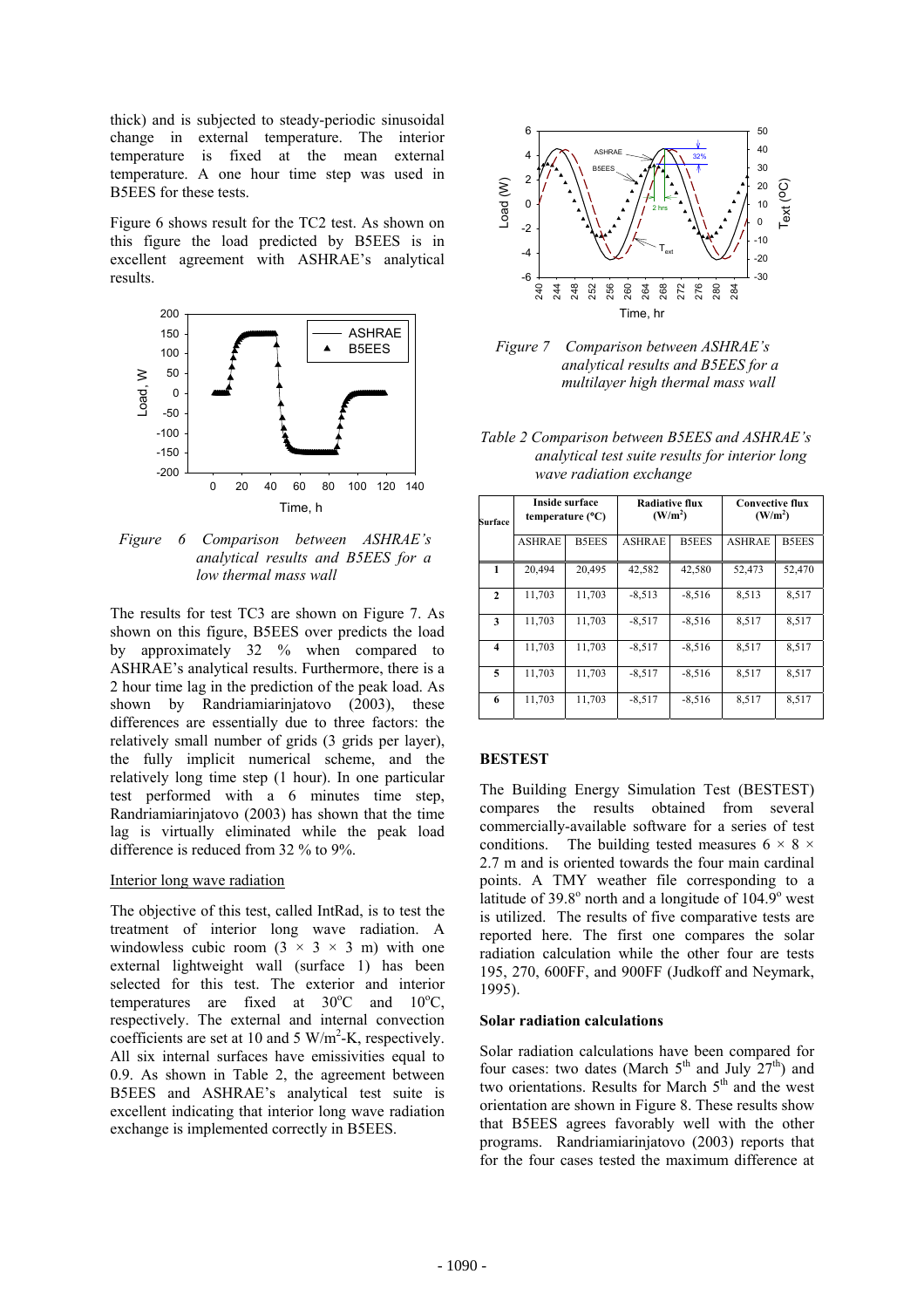noon between the average of all programs and B5EES is +6.1%.



*Figure 8 Comparison of the solar radiation calculations for various building simulation programs* 

CASES 195 and 270. These elementary cases involve hourly load calculations for the test building maintained at 20°C. The building envelope is lightweight and there are no internal gains. The building in case  $270$  has a  $12m^2$  window on the south face while case 195 has no windows.



*Figure 9 Comparison of annual heating loads for cases 195 and 270.* 

The comparison shown in Figure 9 for cases 195 and 270 indicates that the annual heating load calculated by B5EES compares favorably well with the other programs. Similar results have been obtained for the annual cooling loads. Randriamiarinjatovo (2003) has shown that the maximum difference between B5EES and the average of the other programs is less than 3% for the heating and cooling load predictions.

CASES 600FF and 900FF. BESTEST contains several so-called qualification tests. The current version of B5EES can not handle dead-band thermostats. Therefore, only free-floating temperature cases (600FF and 900FF) are considered

here. These cases are more realistic than cases 195 and 270 as they include internal heat gains and air infiltration. Case 600FF is for a low thermal mass envelope while Case 900FF is for a high thermal mass envelope.

Randriamiarinjatovo (2003) presents several comparisons between B5EES and the other programs for cases 600FF and 900FF. Figure 10 is representative of these comparative tests. It presents the results of a comparison on the prediction of the maximum annual temperature for both cases. As shown on this figure, B5EES compares favorably well with the other programs. The difference between B5EES and the average of the other programs is less than 1.3 °C for case 600FF and less than 0.7 °C for case 900FF.



*Figure 10 Annual maximum temperatures for cases 600FF and 900FF* 

## **Concluding remarks on validation**

The validation tests performed with ASHRAE's analytical test suite and BESTEST show that B5EES does not seem to have any major intrinsic error and that it gives results as accurate as other commercially-available building simulation programs.

# APPLICATION

The example building presented earlier (Figure 2, Table 1) has been simulated using B5EES. Some of the results of this simulation will now be presented. As an example, Figure 11 presents the hourly load of the internal zone for the entire year. This type of simulation requires approximately 2 hours of CPU time on a P4 computer running at 1.4 GHz. B5EES is therefore relatively slow. However, the ease of use of B5EES largely compensates this drawback. Another important feature of B5EES is that most calculated values are accessible for plotting using the internal plotting capability of the equation solver. For example, if the user wants to investigate the internal surface temperatures of the internal zone he can do it with just a couple of clicks. Figure 12 has been